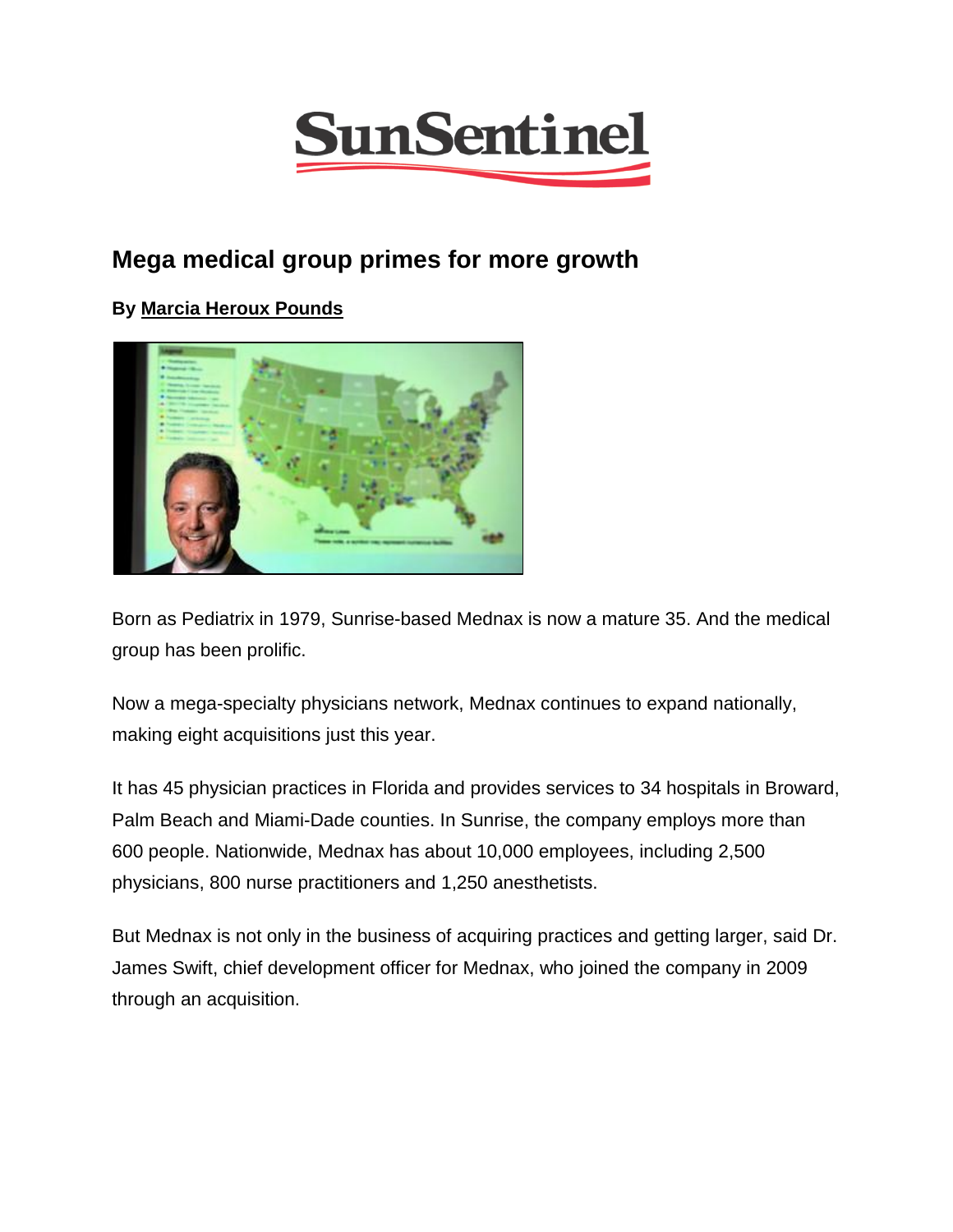Swift said Mednax also has been expanding the services it provides hospitals, especially in pediatric care. "Hospitals will turn to us and we are the solution for that specialty in the U.S.," he said.

He also said that data collected from its doctors across the nation is helping Mednax better treat patients. That data show a "significant decrease" in hospital length of stay, which helps reduce costs for patients, as well as minimizing the risk of complications from infections.

Dr. Alan Cordover, medical director at Holy Cross Hospital and Healthplex's anesthesiology practice in Fort Lauderdale, said being part of a large company has many benefits.

"Improving efficiency, quality and patient outcomes will ultimately reduce costs for us and the hospital," said Cordover, whose team joined Mednax in 2012.

Broward Health Coral Springs spends \$125,000 year with Mednax, and the hospital's chief executive, Drew Grossman said the company's expertise is well worth it, even in a time of tighter margins due to rising health care costs.

Mednax is "constantly doing medical education to make sure they're up to speed," he said.

Lately, Mednax has been broadening its scope to other medical specialties such as anesthesiology.

Swift said potential acquisitions include pediatric ear, nose and throat specialties and chronic pain management.

"We want to be rational about it, to make sure we have the resources to move forward," he said.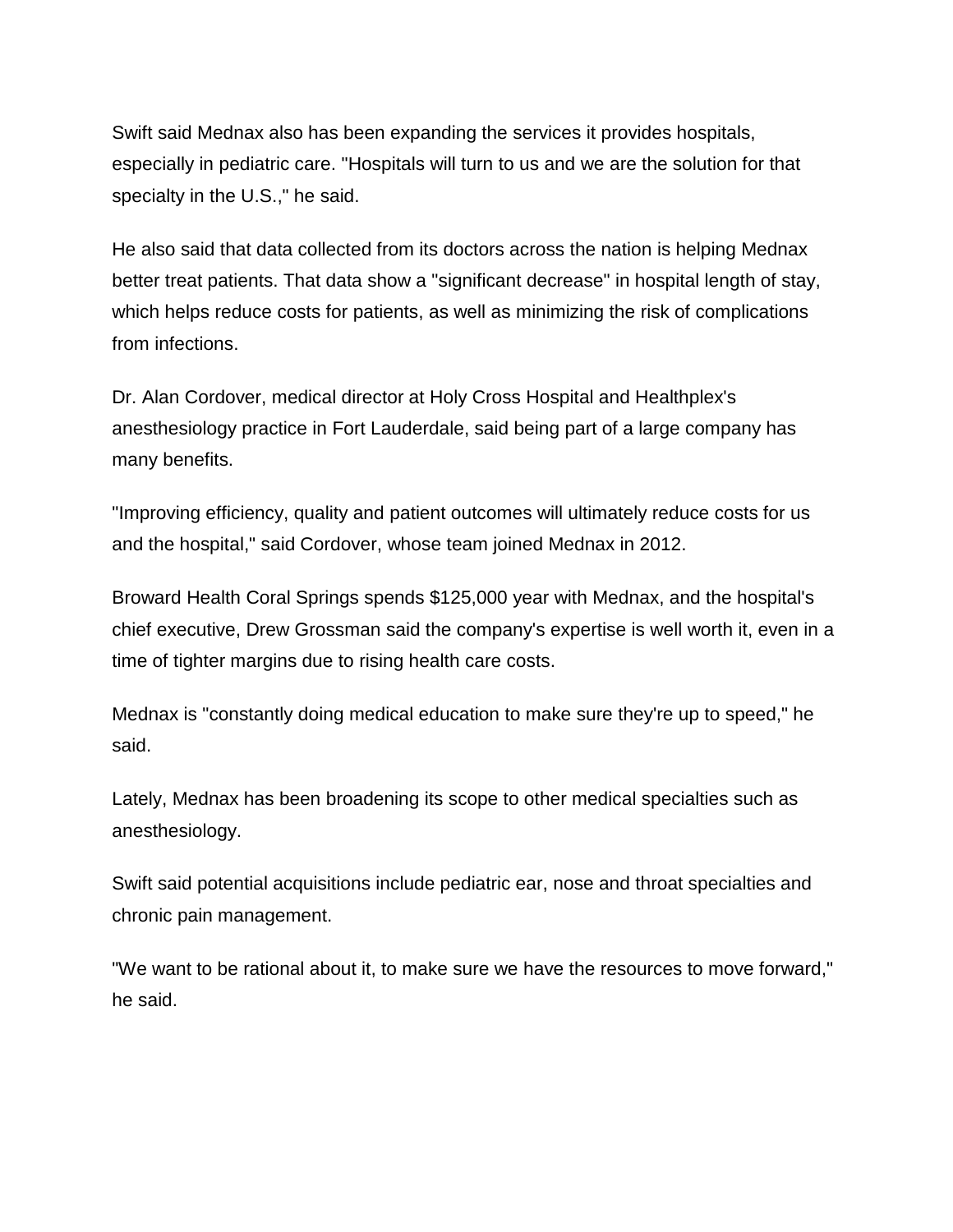Mednax traces its beginnings to Dr. Roger Medel — Mednax's current CEO — and partner Dr. Greg Melnick opening a neonatal intensive care unit at Memorial Hospital in Hollywood in 1979. That began Pediatrix Medical Group, which went public in 1995.

In 2009, Mednax was established as the parent company, and it has been rolling up pediatric, neonatal and anesthesia practices ever since.

Mednax was named to Forbes magazine's 2014 list of top 100 "most innovative growth companies." Forbes ranked Mednax 67th, noting its 14.2 percent sales growth and its "innovation premium," a measure of how much investors have bid up the stock price based on expectations of future products, services and markets.

In 2013, revenue grew 18.6 percent to \$2.15 billion while profits climbed more than 16 percent to \$280.5 million. Mednax's stock, traded on the New York Stock Exchange, has a 52-week range of \$49.82 to \$64.51.

Swift said the company works hard to stay ahead of the changing health care landscape.

Subsidiary Pediatrix is one of the nation's largest providers of newborn hearing screen services through its physicians and partner hospitals.

Even before the Affordable Care Act, which mandated that physicians collect and track patient information electronically, Mednax pioneered an electronics medical records system. Information is helping doctors improve patient outcomes, he said.

In 1996, the company began its BabySteps electronic health record to provide a tool for practices to input data on the growing patient population in neonatal intensive-care units. Mednax now has data on more than 1 million infants.

Improvements, as a result of that data, include improved weight gain during the first 28 days of life for low birth weight newborns; a decrease in the leading cause of childhood blindness called "retinopathy of prematurity"; reduced rates of chronic lung disease and inflammatory bowel disease.